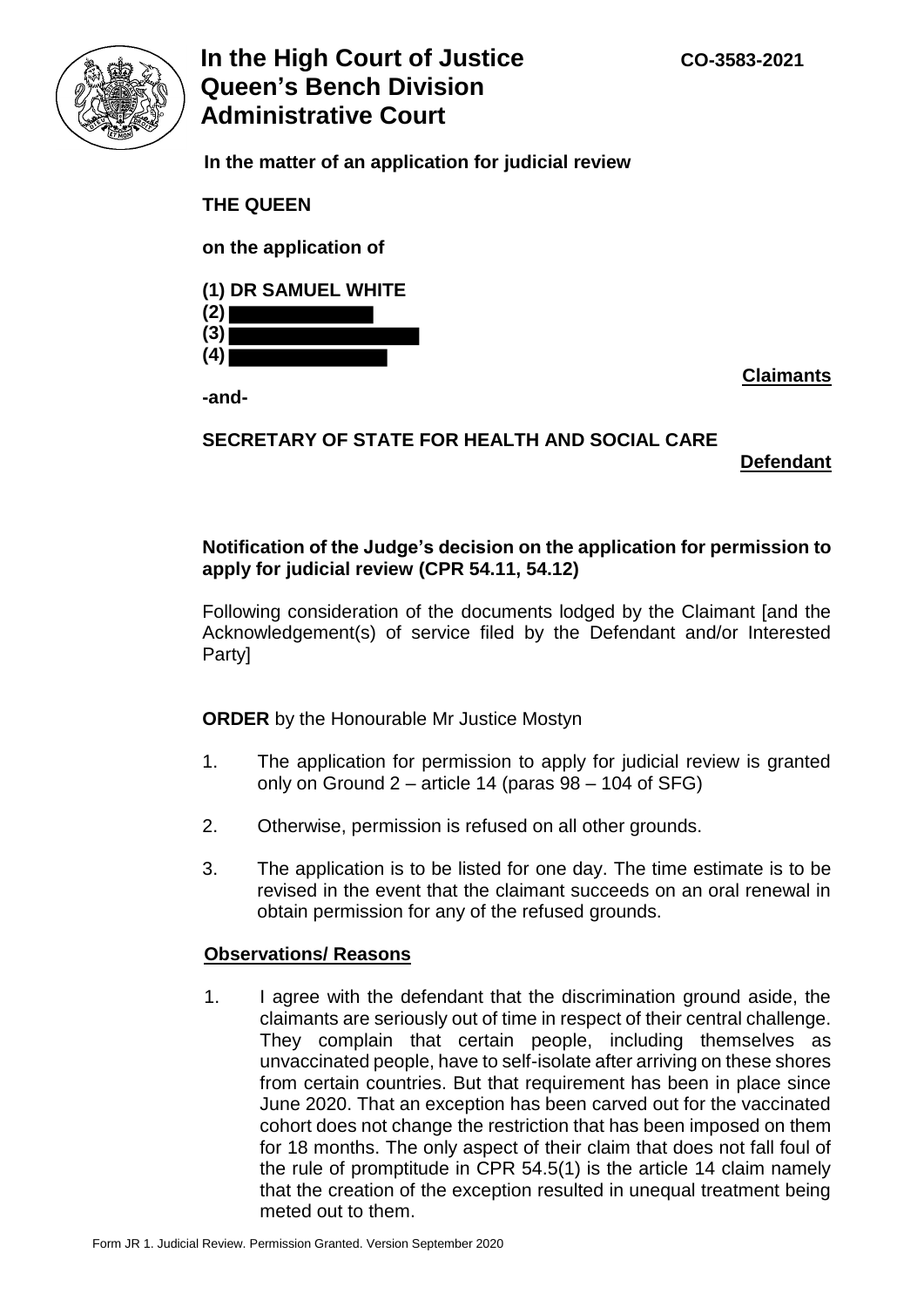- 2. I have come very close to concluding that even that claim does not satisfy the requirement of promptitude. However, in my judgment, the three-month backstop should apply in this case given the complexity and importance of the issues.
- 3. I am satisfied that the article 14 sub-ground is arguable, and is not out of time. I am not going to hazard any kind of probabilistic assessment of its likelihood of success at trial. Suffice to say that the claimant faces a formidable case against the claim both as to status and proportionality.
- 4. I am satisfied that, quite apart from the time bar, all the other grounds are unarguable. I cannot accept that in the context of the public emergency of the pandemic the defendant failed sufficiently to inform himself of all material relevant to the decision to make the regulations.
- 5. I am fully satisfied that the article 5 point is unarguable. The Court of Appeal decision in *Dolan*, in effect disposes of the point.
- 6. I am not satisfied that any of the stand-alone article 8 sub-grounds is arguable. The argument that the claimants are being coerced to receive medical treatment is completely untenable. It is the stuff of fantasy to portray the arrival of the exception as giving rise to a state of affairs where the refusers are going to be marched off to be compulsorily injected. As the defendant rightly says: individuals are not forced to obtain a vaccination
- 7. If there was an interference with the claimant's other article 8 rights then this happened a long time ago and was at the time plainly proportionate and justifiable. Since then an exception has been carved out for the vaccinated cohort; this does not have the effect of transforming a regime that was proportionate and justifiable into one that isn't.
- 8. Ground 3 is in my judgment completely unarguable. A reading down of a piece of legislation to make it compliant with the Human Rights Act requires the new construction to go with the grain of the original language. The construction that is suggested would turn the natural meaning of the words *"P has been advised by a registered medical practitioner that for clinical reasons P should not be vaccinated"* upside down to mean instead *"P has decided, irrespective of the advice of a registered medical practitioner, not to be vaccinated for any reason"*. Such a construction could never lawfully be made.
- 9. Finally, I make it clear that there is no question of the substantive hearing being expedited at the expense of other important cases which have been waiting patiently in a queue to be heard for a long time. The alleged hardship suffered by the claimants by virtue of their unequal treatment is in reality of a very minor nature; it is arguably not hardship at all. There is no question of them jumping the queue at the expense of other cases.

### **Case Management Directions**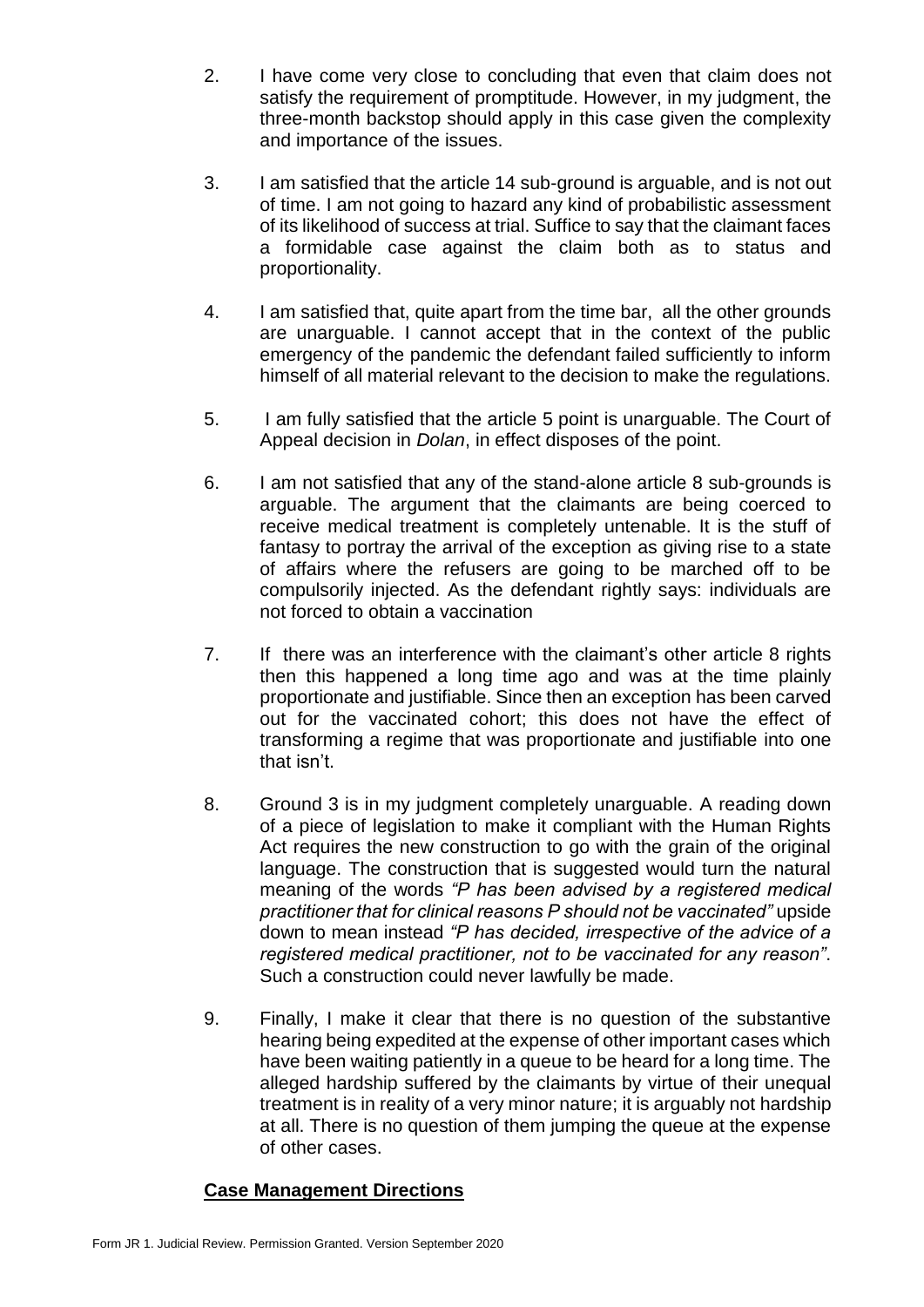- 1. The Defendant within 35 days of the date of service of this Order, file and serve (a) Detailed Grounds for contesting the claim or supporting it on additional grounds, and (b) any further written evidence that is to be relied on. For the avoidance of doubt, the defendant may comply with (a) above by filing and serving a document which states that its Summary Grounds shall stand as the Detailed Grounds required by CPR 54.14.
- 2. Any evidence from the Claimant in reply shall be filed and served within 21 days of the date on which the Defendant serves evidence pursuant to 1(b) above.
- 3. The parties shall agree the contents of the hearing bundle and must file it with the Court not less than 4 weeks before the date of the hearing of the judicial review. An electronic version of the bundle shall be prepared and lodged in accordance with the Guidance on the Administrative Court website. The parties shall, if requested by the Court lodge 2 hard-copy versions of the hearing bundle.
- 4. The Claimant must file and serve a Skeleton Argument not less than 21 days before the date of the hearing of the judicial review.
- 5. The Defendant must file and serve a Skeleton Argument not less than 14 days before the date of the hearing of the judicial review.
- 6. The parties shall agree the contents of a bundle containing the authorities to be referred to at the hearing. An electronic version of the bundle shall be prepared in accordance with the Guidance on the Administrative Court website. The parties shall if requested by the Court, prepare a hard-copy version of the authorities bundle. The electronic version of the bundle and if requested, the hard copy version of the bundle, shall be lodged with the Court not less than 3 days before the date of the hearing of the judicial review.
- 7. The Claimant may request that the decision to refuse permission be reconsidered at a hearing by filing and serving a completed Form 86B within 7 days after the date this order is served on the Claimant. The reconsideration hearing will be fixed in due course. However, if all parties agree and time estimates for substantive hearing allow, the reconsideration hearing may take place immediately before the substantive hearing. The Administrative Court Office must be notified within 21 days of the service and filing of Form 86B if the parties agree to this course.

x

# **Case NOT suitable for hearing by a Deputy High Court Judge\***

Signed Mr Justice Mostyn